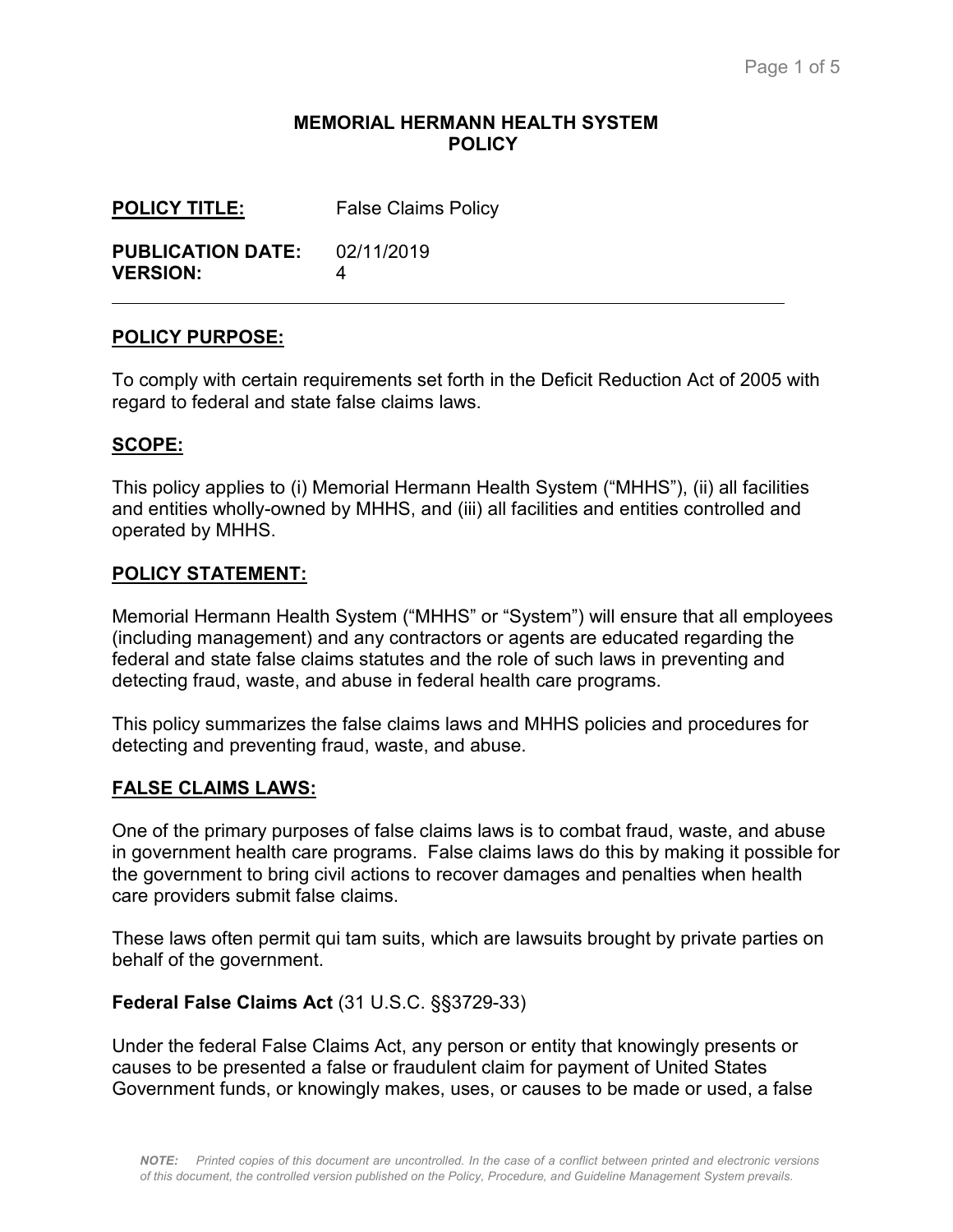record or statement material to a false or fraudulent claim is liable for significant penalties and fines. In addition, failure to repay an overpayment within 60 days of identification can also be considered a violation of the False Claims Act.

Under the statute, "knowing" and "knowingly" mean that a person, with respect to information:

- Has actual knowledge of the information,
- Acts in deliberate ignorance of the truth or falsity of the information, or
- Acts in reckless disregard of the truth or falsity of the information.

No proof of specific intent to defraud is required.

"Identification" of an overpayment occurs when a person has or should have, through the exercise of reasonable diligence, determined that an overpayment has been received and quantified the amount of the overpayment.

The damages and penalties available under the False Claims Act include:

- Repayment of any benefits received.
- A penalty of up to three times the government's damages.
- Civil penalties ranging from \$11,181 to \$22,363 per false claim.
- The costs of the civil action against the entity that submitted the false claims.
- Exclusion from participation in federal health care programs.

The federal False Claims Act applies to any federally funded program, including claims submitted by health care providers to Medicare or Medicaid.

## **Program Fraud and Civil Remedies Act of 1986** (31 U.S.C. §38)

The Program Fraud Civil Remedies Act of 1986 ("PFCRA") is a federal law which provides for administrative remedies against a person who makes, presents, or submits, or causes to be made, presented, or submitted a false claim or statement. For example, a claim violates PFCRA if it is submitted for payment of services that were not provided or includes or is supported by a written statement that is false or omits a material fact.

A violation of PFCRA results in a maximum civil penalty of \$11,181 per claim plus an assessment of up to twice the amount of each false or fraudulent claim. This penalty amount may be adjusted for inflation.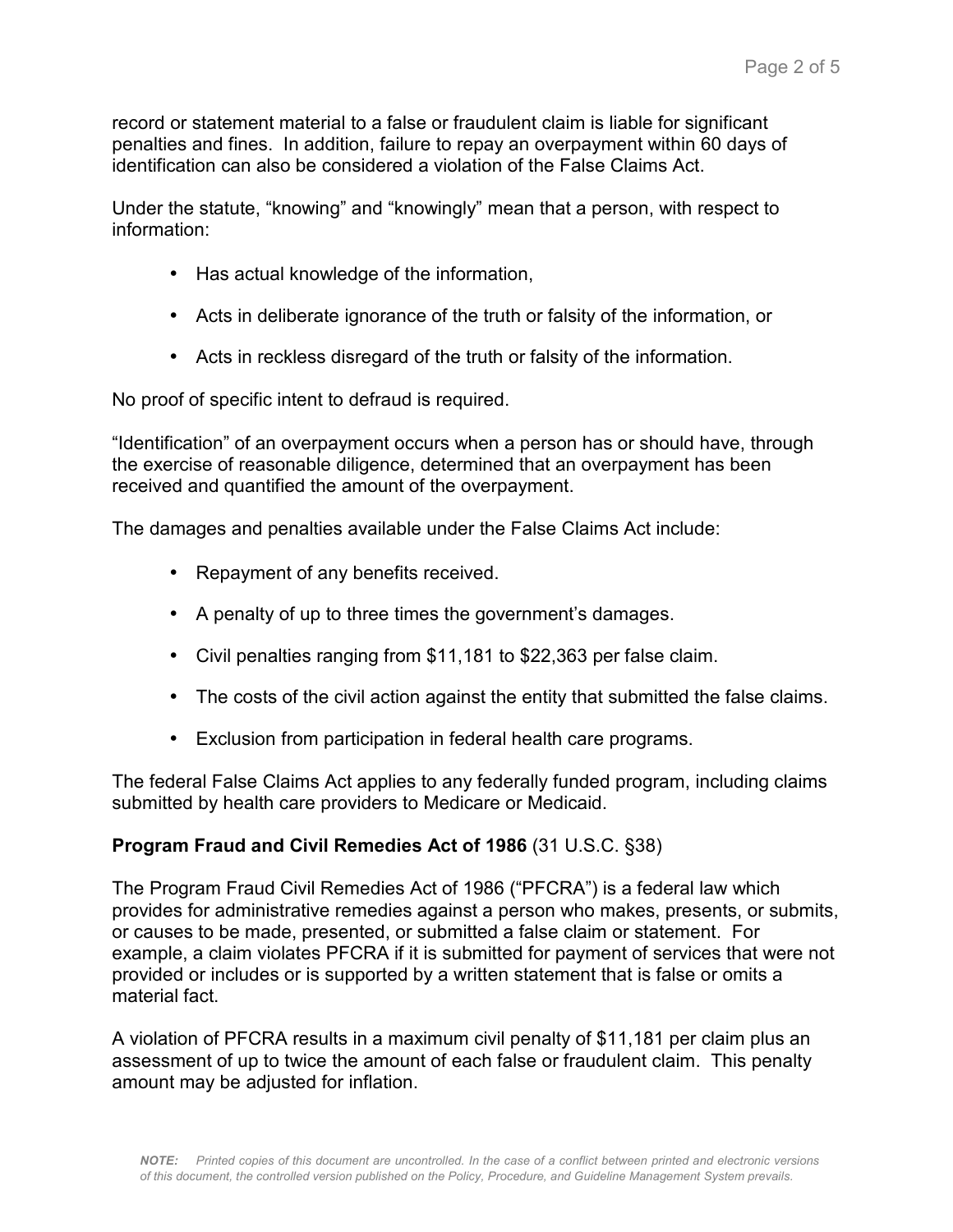## **Texas Medicaid Fraud Prevention Act** (Texas Human Resources Code §36)

Texas has enacted a state version of the False Claims Act that is substantially similar to the federal False Claims Act. The actions that trigger civil and criminal penalties under the Texas Medicaid Fraud Prevention Act generally mirror those of the federal False Claims Act.

Under the Texas statute, a person acts "knowingly" with respect to information if he or she:

- Has knowledge of the information,
- Acts with conscious indifference to the truth or falsity of the information, or
- Acts in reckless disregard of the truth or falsity of the information.

The damages and penalties available under the Texas Medicaid Fraud Prevention Act include:

- Reimbursement with interest to the State of Texas for the value of any benefit provided under the Medicaid program.
- Civil penalties ranging from \$5,500 to \$15,000 per violation.
- A penalty of two times the value of any benefit provided under the Medicaid program.

## **Whistleblower Protections**

One of the unique aspects of the federal False Claims Act is the "qui tam" provision, commonly referred to as the "whistleblower" provision. This provision allows a private person with knowledge of a false claim to bring a civil action on behalf of the United States Government. The purpose of bringing a qui tam suit is to recover the funds paid by the government as a result of the false claim. Sometimes the United States Government decides to join the qui tam suit. If the suit is ultimately successful, the whistleblower who initially brought the suit may be awarded a percentage of the funds recovered. The court may reduce the whistleblower's share of the proceeds if the court finds that the whistleblower planned and initiated the false claims violation. Further, if the whistleblower is convicted of criminal conduct related to his or her role in the preparation or submission of the false claim, the whistleblower will be dismissed from the civil action without receiving any portion of the proceeds.

The federal False Claims Act also contains a provision that protects a whistleblower from retaliation by his or her employer. This provision applies to any employee who is discharged, demoted, suspended, threatened, harassed, or discriminated against in his or her employment as a result of the employee's lawful acts in furtherance of a false claims action. Under the provision, the whistleblower may bring an action in the appropriate federal district court and is entitled to reinstatement with the same seniority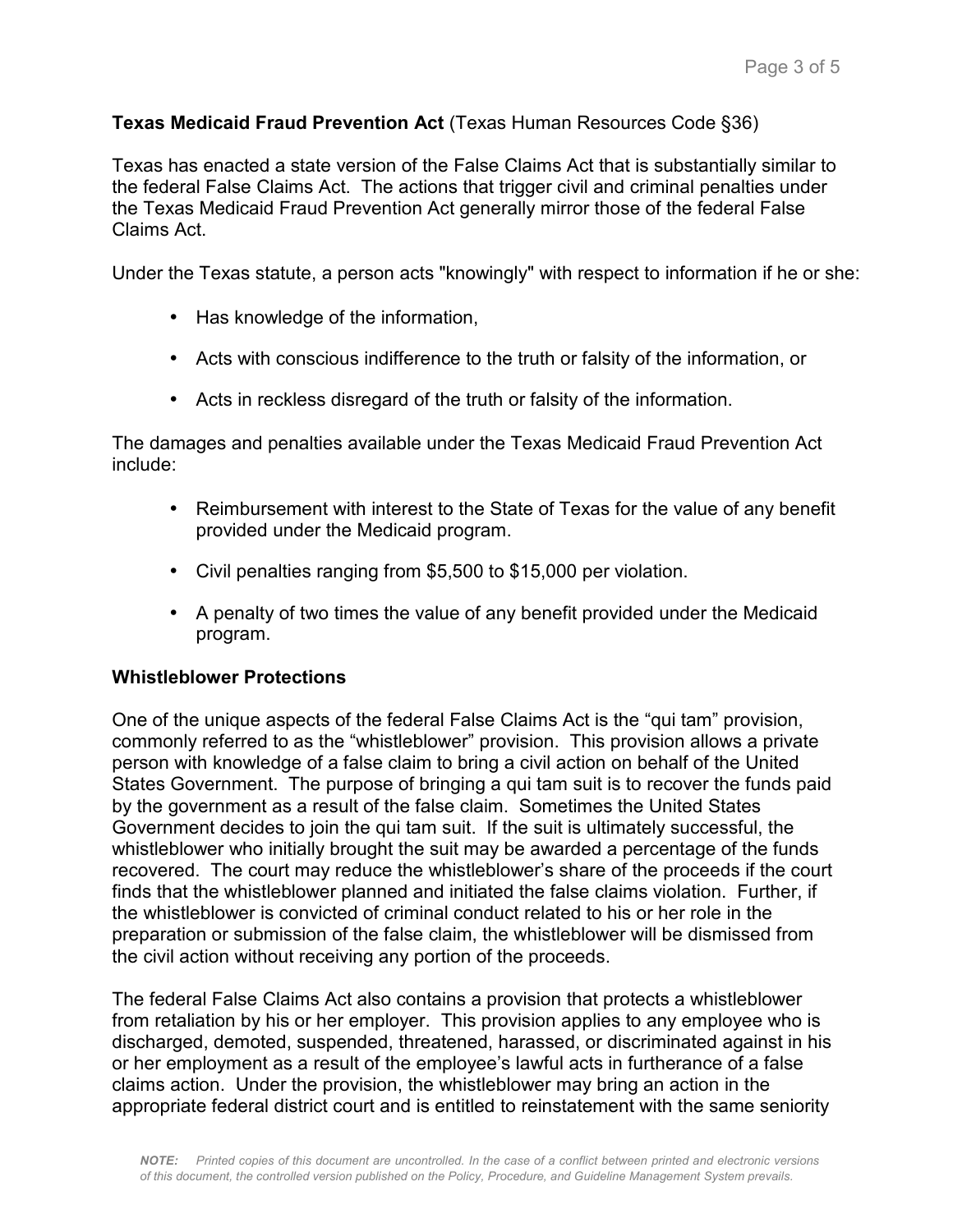status, two times the amount of back pay, interest on the back pay, and compensation for any special damages resulting from the discrimination (such as litigation costs and reasonable attorney's fees).

The Texas Medicaid Fraud Prevention Act also includes a whistleblower provision. Like the federal False Claims Act, the Texas law includes provisions to prevent employers from retaliating against employees who report false claims.

## **FRAUD, WASTE, AND ABUSE RESPONSIBILITIES:**

All MHHS employees, management, contractors, and agents should (1) be aware of the laws regarding false claims and fraud, waste, and abuse and (2) take steps to detect, prevent, report, and resolve any potential concerns.

## **Detecting and Preventing Fraud, Waste, and Abuse**

All MHHS employees, management, contractors, and agents should be aware of facility and/or System policies and procedures that address the detection and prevention of health care fraud, waste, and abuse. These policies and procedures can be accessed from the MHHS Policies and Procedures section of OneSource or the Corporate Compliance Homepage on OneSource*.*

MHHS policies and procedures that address the prevention and detection of fraud, waste, and abuse include:

- [Corporate Compliance](https://policytech.mhhs.org/docview/?docid=31045)
- [Compliance Helpline Policy](https://policytech.mhhs.org/docview/?docid=36879)
- Compliance Helpline Procedure
- [Problem Reporting and Non-Retaliation Policy](https://policytech.mhhs.org/docview/?docid=31588)
- [Problem Reporting: Investigation and Remediation Policy](https://policytech.mhhs.org/docview/?docid=31041)
- [Problem Reporting: Investigation and Remediation Procedure](https://policytech.mhhs.org/docview/?docid=35974)
- [General Sanction Screening](https://policytech.mhhs.org/docview/?docid=14087)

The MHHS Standards of Conduct also provide guidance on topics relevant to the prevention and detection of health care fraud, waste, and abuse, including:

- Compliance with laws and regulations
- Billing and coding standards
- Relationships with physicians, vendors, contractors, and patients